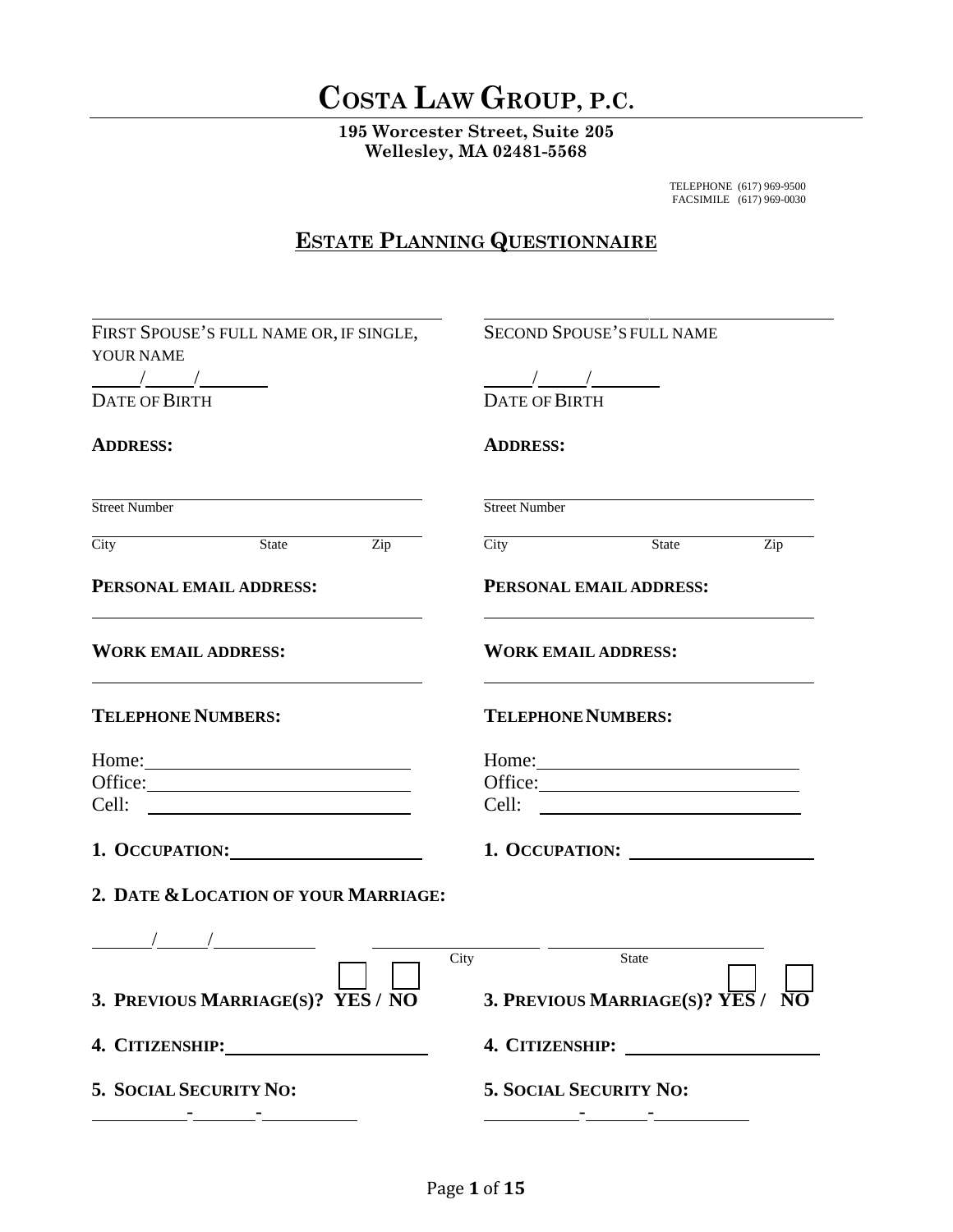#### **6. PLEASE PROVIDE THE REQUESTED INFORMATION FOR YOUR CHILDREN AND THEIR SPOUSES, GRANDCHILDREN, PARENTS AND ANYONE ELSE FOR WHOM YOU WISH TO PROVIDE. USE THE REVERSE SIDE IF NEEDED. PLEASE INDICATE IF CHILDREN ARE FROM A PREVIOUS MARRIAGE OR ADOPTED.**

| <b>NAME</b> |  | DATE OF BIRTH RELATIONSHIP HOME ADDRESS (CITY AND STATE) |
|-------------|--|----------------------------------------------------------|
|             |  |                                                          |
|             |  |                                                          |
|             |  |                                                          |
|             |  |                                                          |
|             |  |                                                          |
|             |  |                                                          |
|             |  |                                                          |
|             |  |                                                          |

**7. OTHER CONSIDERATIONS: PRIOR MARRIAGES, SUPPORT OR SETTLEMENT OBLIGATIONS, DISABLED CHILDREN OR BENEFICIARIES. DO ANY OF YOUR CHILDREN RECEIVE GOVERNMENTAL SUPPORT OR BENEFITS? IS ANY CHILD ESTRANGED FROM YOU?**

**8. IF MARRIED, HAVE EITHER OF YOU RESIDED DURING THIS MARRIAGE IN ANY OF THE FOLLOWING STATES: ARIZONA, CALIFORNIA, IDAHO, LOUISIANA, NEVADA, NEW MEXICO, TEXAS, WASHINGTON (STATE),AND/ORWISCONSIN?** YES /NO

**9. DO YOU HAVE A WRITTEN PRE-NUPTIAL AGREEMENT?** YES /NO **IF YES, PLEASE SUPPLY A COPY.**

*10.* **LIST THE FOLLOWING INFORMATION FOR EACH PERSON (OR CORPORATION) YOU WOULD LIKE TO BE THE PERSONAL REPRESENTATIVE (F/K/A EXECUTOR/EXECUTRIX) OF YOUR WILL**  *(NOTE: FOR MARRIED COUPLES, WE TYPICALLY RECOMMEND NAMING EACH OTHER IN THE FIRST INSTANCE.):*

| <b>PERSONAL REPRESENTATIVE</b><br><b>FOR FIRST SPOUSE:</b> |                | PERSONAL REPRESENTATIVE<br><b>FOR SECOND SPOUSE:</b> |                       |                |           |
|------------------------------------------------------------|----------------|------------------------------------------------------|-----------------------|----------------|-----------|
| <b>First Name</b>                                          | Middle Initial | Last Name                                            | First Name            | Middle Initial | Last Name |
| <b>Street Address</b>                                      |                |                                                      | <b>Street Address</b> |                |           |
| City<br>Phone:                                             | <b>State</b>   | Zip                                                  | City<br>Phone:        | <b>State</b>   | Zip       |
| Approximate Age                                            |                |                                                      | Approximate Age       |                |           |
| Relationship                                               |                |                                                      | Relationship          |                |           |
| Occupation                                                 |                |                                                      | Occupation            |                |           |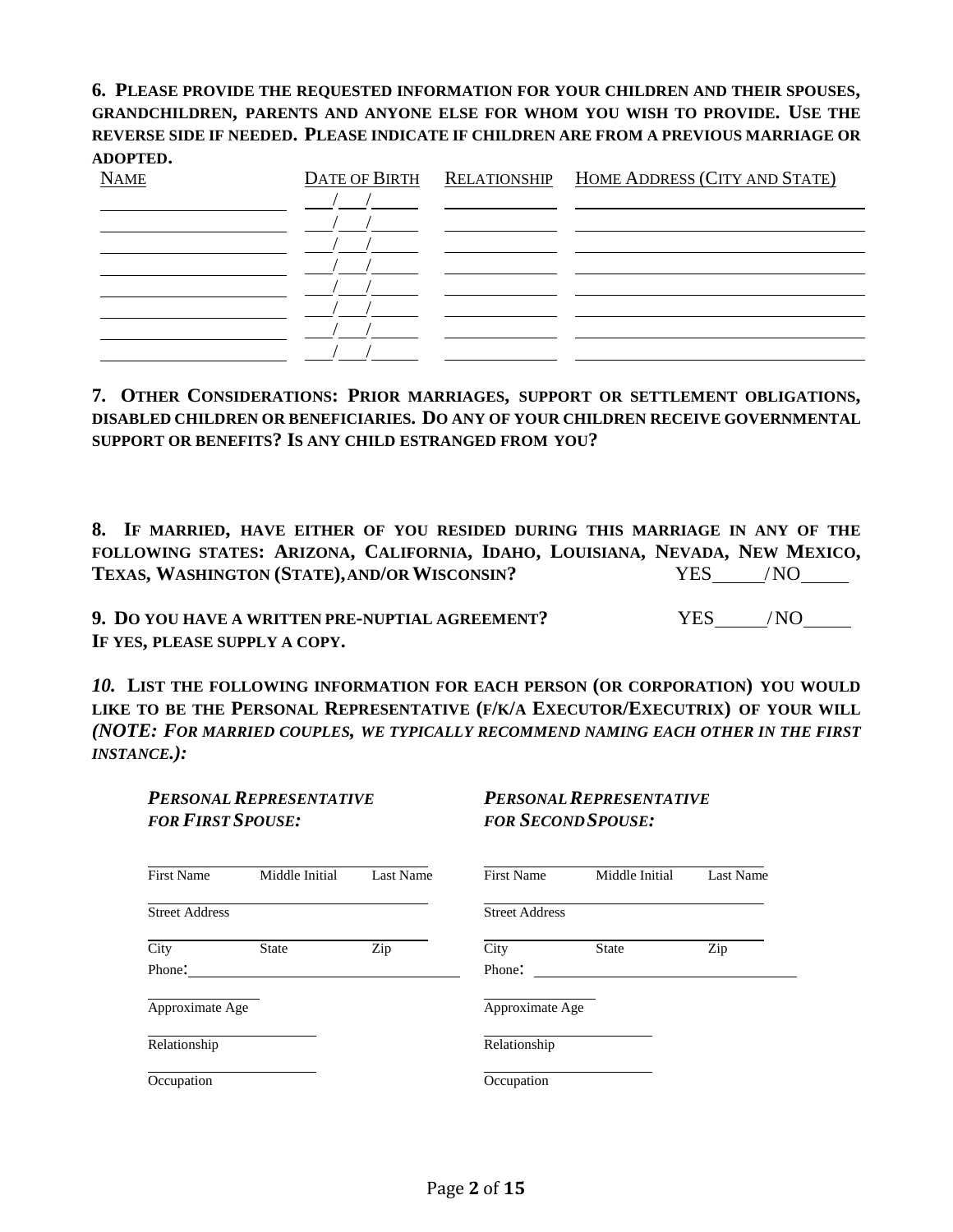| <b>YES</b> | $-1$<br>n<br>— ∴ |  |
|------------|------------------|--|
|------------|------------------|--|

#### *SUCCESSOR PERSONAL REPRESENTATIVE SUCCESSOR PERSONAL REPRESENTATIVE FOR FIRST SPOUSE: FOR SECONDSPOUSE:*

| <b>First Name</b>     | Middle Initial                            | Last Name | <b>First Name</b>     | Middle Initial | Last Name |
|-----------------------|-------------------------------------------|-----------|-----------------------|----------------|-----------|
| <b>Street Address</b> |                                           |           | <b>Street Address</b> |                |           |
| City                  | <b>State</b>                              | Zip       | City                  | <b>State</b>   | Zip       |
| Phone:                |                                           |           | Phone:                |                |           |
| Approximate Age       |                                           |           | Approximate Age       |                |           |
| Relationship          |                                           |           | Relationship          |                |           |
| Occupation            |                                           |           | Occupation            |                |           |
|                       | HAVE YOU DISCUSSED THIS WITH HIM OR HER?: |           |                       |                |           |

YES / NO YES / NO YES / NO

#### **11. LIST THE FOLLOWING INFORMATION FOR EACH PERSON YOU WOULD LIKE TO NAME AS THE GUARDIAN OF YOUR MINOR CHILDREN, AFTER EACHOTHER:**

*GUARDIAN: SUCCESSORGUARDIAN:*

| <b>First Name</b>     | Middle Initial                            | Last Name | First Name            | Middle Initial | Last Name |
|-----------------------|-------------------------------------------|-----------|-----------------------|----------------|-----------|
| <b>Street Address</b> |                                           |           | <b>Street Address</b> |                |           |
| City                  | <b>State</b>                              | Zip       | City                  | <b>State</b>   | Zip       |
| Phone:                |                                           |           | Phone:                |                |           |
| Approximate Age       |                                           |           | Approximate Age       |                |           |
| Relationship          |                                           |           | Relationship          |                |           |
| Occupation            |                                           |           | Occupation            |                |           |
|                       | HAVE YOU DISCUSSED THIS WITH HIM OR HER?: |           |                       |                |           |

| <b>YES</b> | n | 7TC<br>$\overline{a}$ | - |
|------------|---|-----------------------|---|
|            |   |                       |   |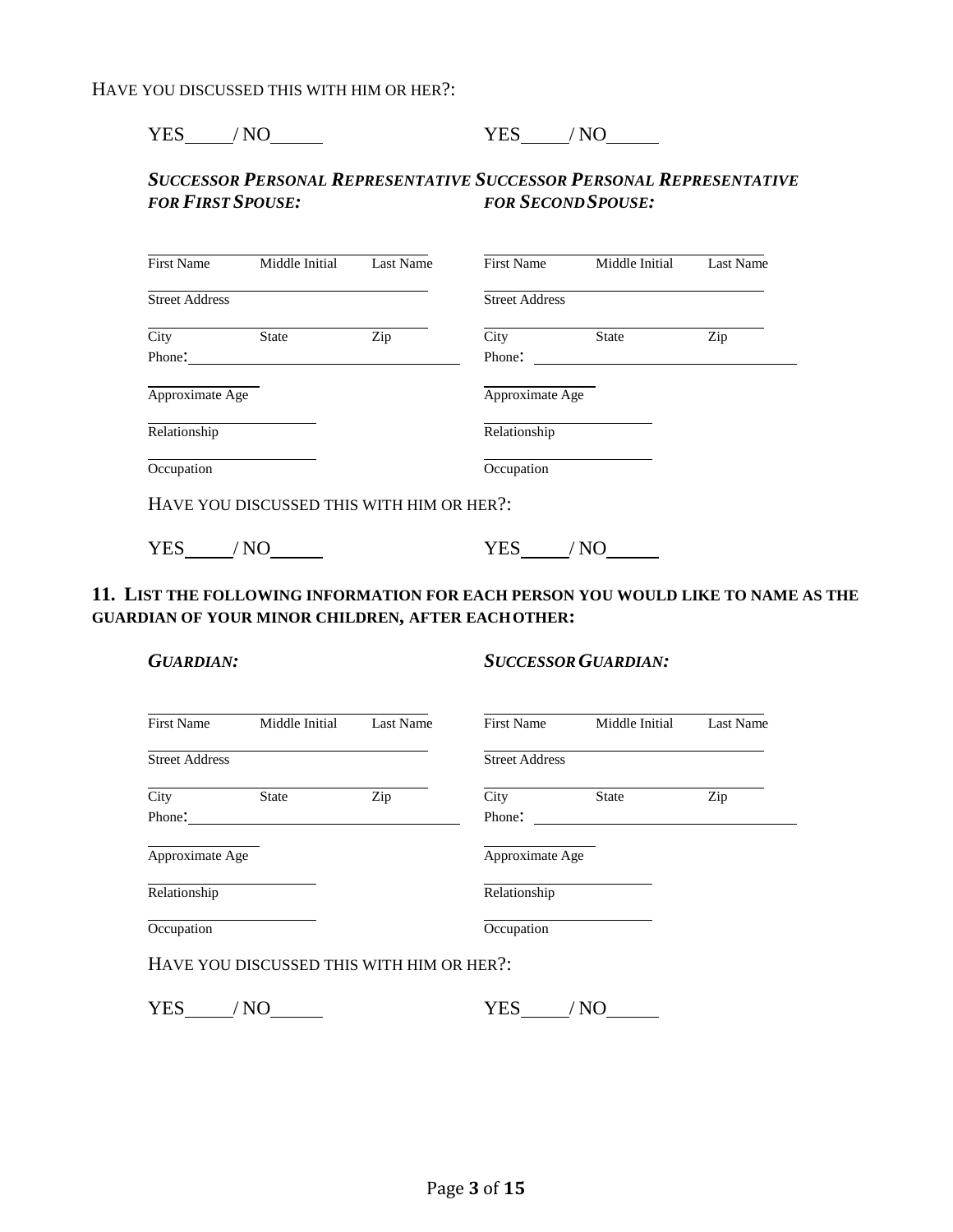**12. WOULD YOU LIKE TO ESTABLISH A HEALTH CARE PROXY TO APPOINT AN AGENT TO MAKE HEALTH CARE DECISIONS FOR YOU IN CASE YOU CANNOT MAKE THEM FOR YOURSELF? IF YES, PLEASE FILL OUT AS FOLLOWS** *(NOTE: FOR MARRIED COUPLES, WE TYPICALLY RECOMMEND NAMING EACH OTHER IN THE FIRST INSTANCE.)***:**

#### *AGENT FOR FIRST SPOUSE: AGENT FOR SECONDSPOUSE:*

|                                                        | First Name Middle Initial Last Name                                                                                                                                                                                            |     |                       | First Name Middle Initial Last Name                             |                  |
|--------------------------------------------------------|--------------------------------------------------------------------------------------------------------------------------------------------------------------------------------------------------------------------------------|-----|-----------------------|-----------------------------------------------------------------|------------------|
| <b>Street Address</b>                                  | <u> 1980 - Johann Barn, mars an t-Amerikaansk kommunister (</u>                                                                                                                                                                |     | <b>Street Address</b> | <u> 1980 - Johann Barn, mars an t-Amerikaansk kommunister (</u> |                  |
| $City$ $\overline{\phantom{a}}$                        | State                                                                                                                                                                                                                          | Zip | City State            |                                                                 | Zip              |
|                                                        | Phone: 2008 Phone: 2008 Phone: 2008 Phone: 2008 Phone: 2008 Phone: 2008 Phone: 2008 Phone: 2008 Phone: 2008 Phone: 2008 Phone: 2008 Phone: 2008 Phone: 2008 Phone: 2008 Phone: 2008 Phone: 2008 Phone: 2008 Phone: 2008 Phone: |     |                       |                                                                 |                  |
| Approximate Age                                        |                                                                                                                                                                                                                                |     | Approximate Age       |                                                                 |                  |
| Relationship                                           |                                                                                                                                                                                                                                |     | Relationship          |                                                                 |                  |
| Occupation                                             | <u> 1989 - Johann Barbara, martxa a</u>                                                                                                                                                                                        |     | Occupation            | <u> 1980 - Johann Barn, mars an t-Amerikaansk kommunister (</u> |                  |
|                                                        | HAVE YOU DISCUSSED THIS WITH HIM OR HER?:                                                                                                                                                                                      |     |                       |                                                                 |                  |
|                                                        |                                                                                                                                                                                                                                |     |                       |                                                                 |                  |
|                                                        | $YES$ $NO$ $\qquad$                                                                                                                                                                                                            |     |                       | $YES$ $/NO$ $\qquad$                                            |                  |
|                                                        | <b>ALTERNATE AGENT FOR</b>                                                                                                                                                                                                     |     |                       | <b>ALTERNATE AGENT FOR</b>                                      |                  |
| <b>FIRST SPOUSE:</b>                                   |                                                                                                                                                                                                                                |     | <b>SECOND SPOUSE:</b> |                                                                 |                  |
|                                                        | First Name Middle Initial Last Name                                                                                                                                                                                            |     |                       | First Name Middle Initial                                       |                  |
|                                                        |                                                                                                                                                                                                                                |     | <b>Street Address</b> |                                                                 |                  |
|                                                        |                                                                                                                                                                                                                                | Zip | City State            |                                                                 | Zip              |
|                                                        |                                                                                                                                                                                                                                |     |                       |                                                                 |                  |
| <b>Street Address</b><br>City State<br>Approximate Age |                                                                                                                                                                                                                                |     | Approximate Age       |                                                                 | <b>Last Name</b> |
| Relationship                                           |                                                                                                                                                                                                                                |     | Relationship          |                                                                 |                  |

 $YES$  /NO  $YES$  /NO  $YES$  /NO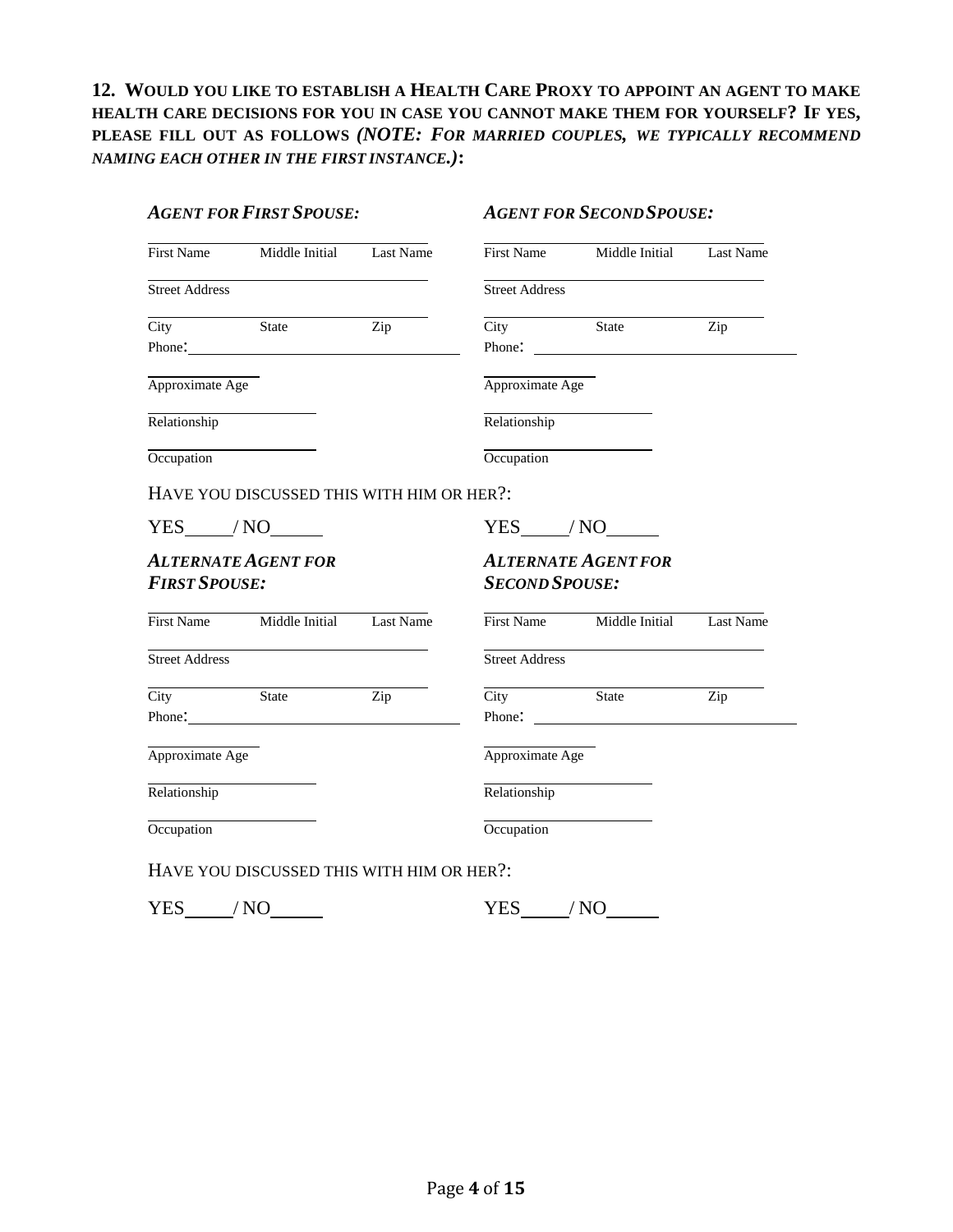| <b>13. SPECIAL INSTRUCTIONS:</b>                                                                                                                                                                         | <b>FIRST SPOUSE</b> | <b>SECOND SPOUSE</b> |
|----------------------------------------------------------------------------------------------------------------------------------------------------------------------------------------------------------|---------------------|----------------------|
| DO YOU WISH TO LEAVE INSTRUCTIONS REGARDING BURIAL OR CREMATION? (Y/N)                                                                                                                                   |                     |                      |
| IF YES, PLEASE SPECIFY YOUR PREFERENCE                                                                                                                                                                   |                     |                      |
| DO YOU WISH TO BE AN ORGAN AND TISSUE DONOR? (Y/N)                                                                                                                                                       |                     |                      |
| IF YES, WOULD IT BE YOUR WISH FOR THE ORGAN AND TISSUE DONATION<br>TO BE FOR A SPECIFICALLY STATED PURPOSE? (PLEASE INDICATE BY NUMBER:<br>1. RESEARCH, 2. TRANSPLANTATION, 3. BOTH, OR 4. ANY PURPOSE)? |                     |                      |
| IF YES, HAVE YOU SIGNED AN ORGAN DONOR CARD OR INDICATED ON<br>YOUR DRIVER'S LICENSE THAT YOU INTEND TO BE AN ORGAN DONOR?                                                                               |                     |                      |
| HAVE YOU TOLD YOUR FAMILY ABOUT YOUR<br>INTENTION TO BE AN ORGAN DONOR?                                                                                                                                  |                     |                      |

#### **14. WOULD YOU LIKE TO ESTABLISH A POWER OF ATTORNEY IN WHICH YOU NAME AN AGENT TO ACT ON YOUR BEHALF? IF YES, PLEASE FILL OUT AS FOLLOWS:**

| <b>AGENT FOR FIRST SPOUSE:</b> |                | <b>AGENT FOR SECOND SPOUSE:</b> |                       |                |           |
|--------------------------------|----------------|---------------------------------|-----------------------|----------------|-----------|
| <b>First Name</b>              | Middle Initial | Last Name                       | <b>First Name</b>     | Middle Initial | Last Name |
| <b>Street Address</b>          |                |                                 | <b>Street Address</b> |                |           |
| City                           | <b>State</b>   | Zip                             | City                  | <b>State</b>   | Zip       |
| Phone:                         |                |                                 | Phone:                |                |           |
| Approximate Age                |                |                                 | Approximate Age       |                |           |
| Relationship                   |                |                                 | Relationship          |                |           |
| Occupation                     |                |                                 | Occupation            |                |           |

HAVE YOU DISCUSSED THIS WITH HIM OR HER?:

 $YES$  /NO  $YES$  /NO  $YES$  /NO

WOULD YOU LIKE THE POWER OF ATTORNEY TO BE EFFECTIVE IMMEDIATELY OR EFFECTIVE ONLY UPON DISABILITY? *(NOTE: FOR MARRIED COUPLES, WE TYPICALLY RECOMMEND THE POWER OF ATTORNEY TO BE "EFFECTIVE IMMEDIATELY" IF YOU ARE NAMING YOUR SPOUSE)*:

*FOR FIRST SPOUSE* (CHOOSE ONE)*:*

EFFECTIVE IMMEDIATELY / ONLY UPON DISABILITY

*FOR SECOND SPOUSE* (CHOOSE ONE)*:*

EFFECTIVE IMMEDIATELY / ONLY UPON DISABILITY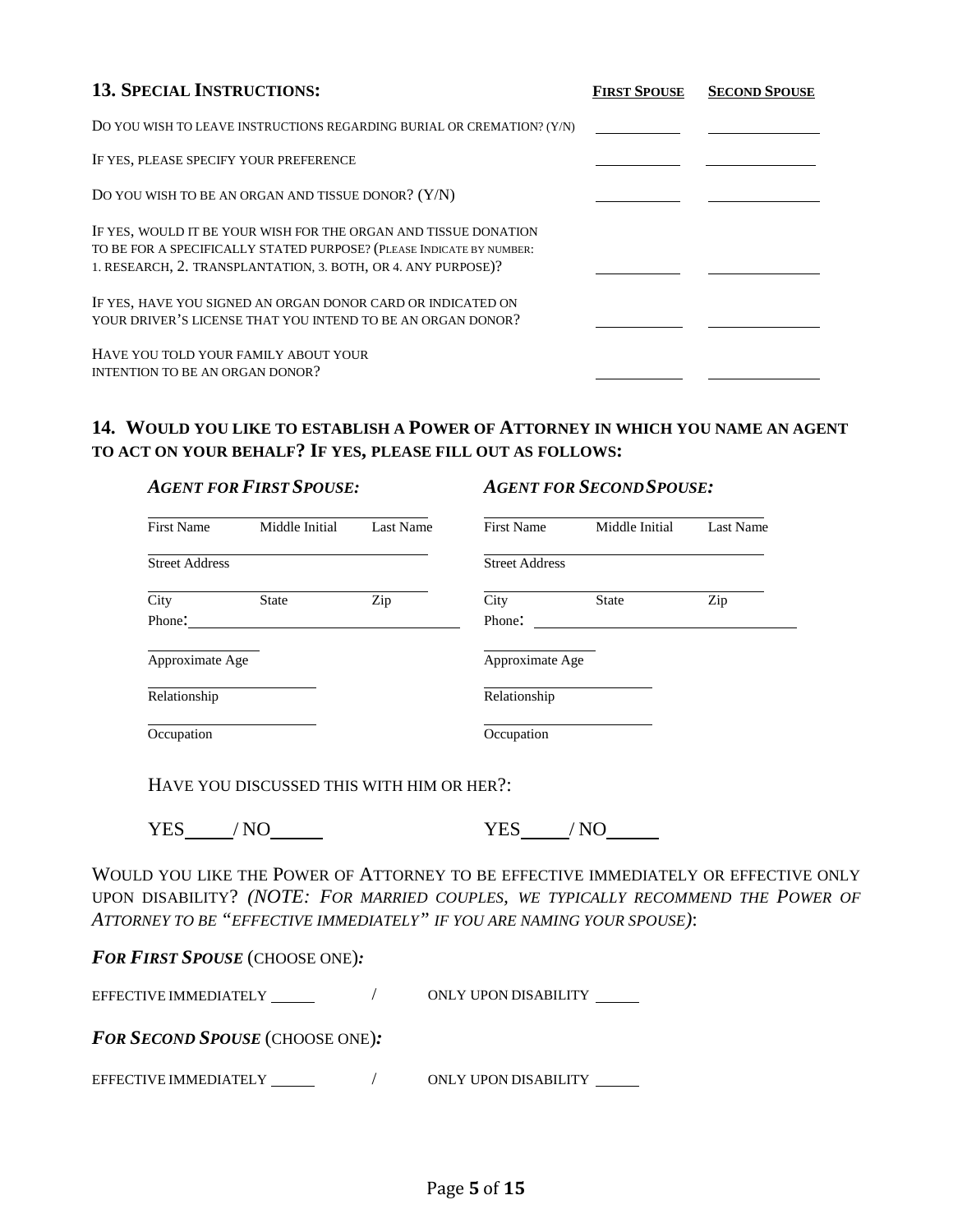IF UPON DISABILITY, WHAT IS THE CRITERIA THAT YOU WOULD WANT TO BE DECLARED DISABLED? *FOR FIRST SPOUSE:*

- *1.* ONE PHYSICIAN'S OPINION;
- *2.* TWO PHYSICIANS' OPINIONS;OR
- *3.* DISABILITY PANEL OF YOUR CHOICE.

#### *FOR SECOND SPOUSE:*

- *1.* ONE PHYSICIAN'S OPINION;
- *2.* TWO PHYSICIANS' OPINIONS;OR
- *3.* DISABILITY PANEL OF YOUR CHOICE.

#### *ALTERNATE AGENT FORFIRST SPOUSE: ALTERNATE AGENT FOR SECOND SPOUSE:*

| <b>First Name</b>     | Middle Initial | Last Name | <b>First Name</b>     | Middle Initial | Last Name |
|-----------------------|----------------|-----------|-----------------------|----------------|-----------|
| <b>Street Address</b> |                |           | <b>Street Address</b> |                |           |
| City                  | <b>State</b>   | Zip       | City                  | <b>State</b>   | Zip       |
| Phone:                |                |           | Phone:                |                |           |
| Approximate Age       |                |           | Approximate Age       |                |           |
| Relationship          |                |           | Relationship          |                |           |
| Occupation            |                |           | Occupation            |                |           |

HAVE YOU DISCUSSED THIS WITH HIM OR HER?:

YES / NO YES / NO

WOULD YOU LIKE THE POWER OF ATTORNEY TO BE EFFECTIVE IMMEDIATELY OR EFFECTIVE ONLY UPON DISABILITY? (CHOOSE ONE) *(NOTE: FOR YOUR ALTERNATE POWERS OF ATTORNEY, WE TYPICALLY RECOMMEND THEY BE EFFECTIVE ONLY UPON DISABILITY, SEE PRIOR NOTES REGARDING DISABILITY)*:

*FOR FIRST SPOUSE* (CHOOSE ONE)*:*

EFFECTIVE IMMEDIATELY / ONLY UPON DISABILITY

*FOR SECOND SPOUSE* (CHOOSE ONE)*:*

EFFECTIVE IMMEDIATELY / ONLY UPON DISABILITY

**15. SHOULD WE RECOMMEND AN ESTATE PLAN WHERE TRUSTS WOULD BE ESTABLISHED WHOM WOULD YOU LIKE TO BE TRUSTEE** *(NOTE: FOR MARRIED COUPLES, WE TYPICALLY RECOMMEND YOU NAME EACH OTHER AS CO-TRUSTEES IN THE FIRST INSTANCE. FOR SUCCESSOR TRUSTEES, WE RECOMMEND THE SAME AS YOUR SUCCESSOR PERSONAL REPRESENTATIVE. ALTERNATIVELY, YOU COULD NAME A DIFFERENT SUCCESSOR TRUSTEE AS A "CHECK AND BALANCE" TO THE PERSONAL REPRESENTATIVE. IF UNSURE, PLEASE MAKE A NOTE HERE FOR FURTHER DISCUSSION)***.**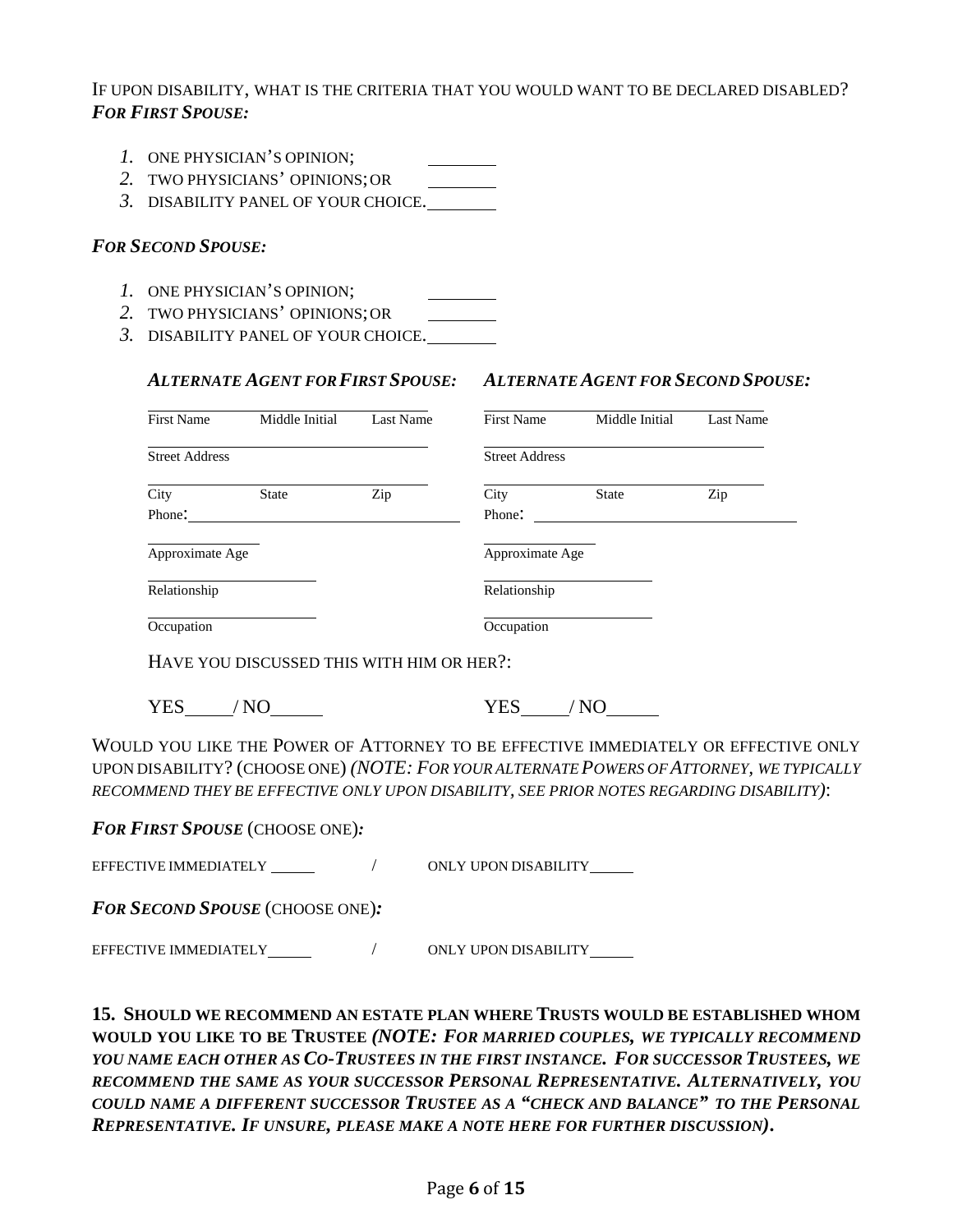# *TRUSTEE TRUSTEE*

## *FOR FIRST SPOUSE: FOR SECONDSPOUSE:*

|                          | First Name Middle Initial Last Name                                                                                                                                                                                            |     |                           | First Name Middle Initial                                       | Last Name |
|--------------------------|--------------------------------------------------------------------------------------------------------------------------------------------------------------------------------------------------------------------------------|-----|---------------------------|-----------------------------------------------------------------|-----------|
| <b>Street Address</b>    | <u> 1980 - Johann Barbara, martxa alemaniar a</u>                                                                                                                                                                              |     | <b>Street Address</b>     | the contract of the contract of the contract of the contract of |           |
|                          | City State                                                                                                                                                                                                                     | Zip |                           | City State                                                      | Zip       |
|                          | Phone: Note and the second state of the second state of the second state of the second state of the second state of the second state of the second state of the second state of the second state of the second state of the se |     |                           | Phone:                                                          |           |
| Approximate Age          |                                                                                                                                                                                                                                |     | Approximate Age           |                                                                 |           |
| Relationship             |                                                                                                                                                                                                                                |     | Relationship              |                                                                 |           |
| Occupation               | the control of the control of the control of the                                                                                                                                                                               |     | Occupation                | the control of the control of the control of the control of     |           |
| <b>SUCCESSOR TRUSTEE</b> |                                                                                                                                                                                                                                |     | <b>SUCCESSOR TRUSTEE</b>  |                                                                 |           |
| <b>FOR FIRST SPOUSE:</b> |                                                                                                                                                                                                                                |     | <b>FOR SECOND SPOUSE:</b> |                                                                 |           |
|                          |                                                                                                                                                                                                                                |     |                           |                                                                 |           |
|                          | First Name Middle Initial Last Name                                                                                                                                                                                            |     |                           | First Name Middle Initial                                       | Last Name |
| <b>Street Address</b>    | the control of the control of the control of the control of the control of the control of                                                                                                                                      |     | <b>Street Address</b>     |                                                                 |           |
| City                     | <b>State</b>                                                                                                                                                                                                                   | Zip | City                      | State                                                           | Zip       |
|                          | Phone:                                                                                                                                                                                                                         |     |                           |                                                                 |           |
| Approximate Age          |                                                                                                                                                                                                                                |     | Approximate Age           |                                                                 |           |
| Relationship             | the control of the control of the control                                                                                                                                                                                      |     | Relationship              |                                                                 |           |
| Occupation               |                                                                                                                                                                                                                                |     | Occupation                |                                                                 |           |
|                          |                                                                                                                                                                                                                                |     |                           |                                                                 |           |

HAVE YOU DISCUSSED THIS WITH HIM OR HER?:

 $YES$  /NO  $YES$  /NO  $YES$  /NO

#### **16. PLEASE IDENTIFY YOUR ADVISORS:**

|                                      | <b>NAME</b> | <b>FIRM NAME AND ADDRESS</b> | <b>TELEPHONE</b> |
|--------------------------------------|-------------|------------------------------|------------------|
| <b>ACCOUNTANT:</b>                   |             |                              |                  |
| <b>ATTORNEY:</b>                     |             |                              |                  |
| <b>INVESTMENT</b><br><b>ADVISOR:</b> |             |                              |                  |
| <b>INSURANCE</b><br><b>BROKER:</b>   |             |                              |                  |
| <b>OTHER</b><br><b>CONFIDANTS:</b>   |             |                              |                  |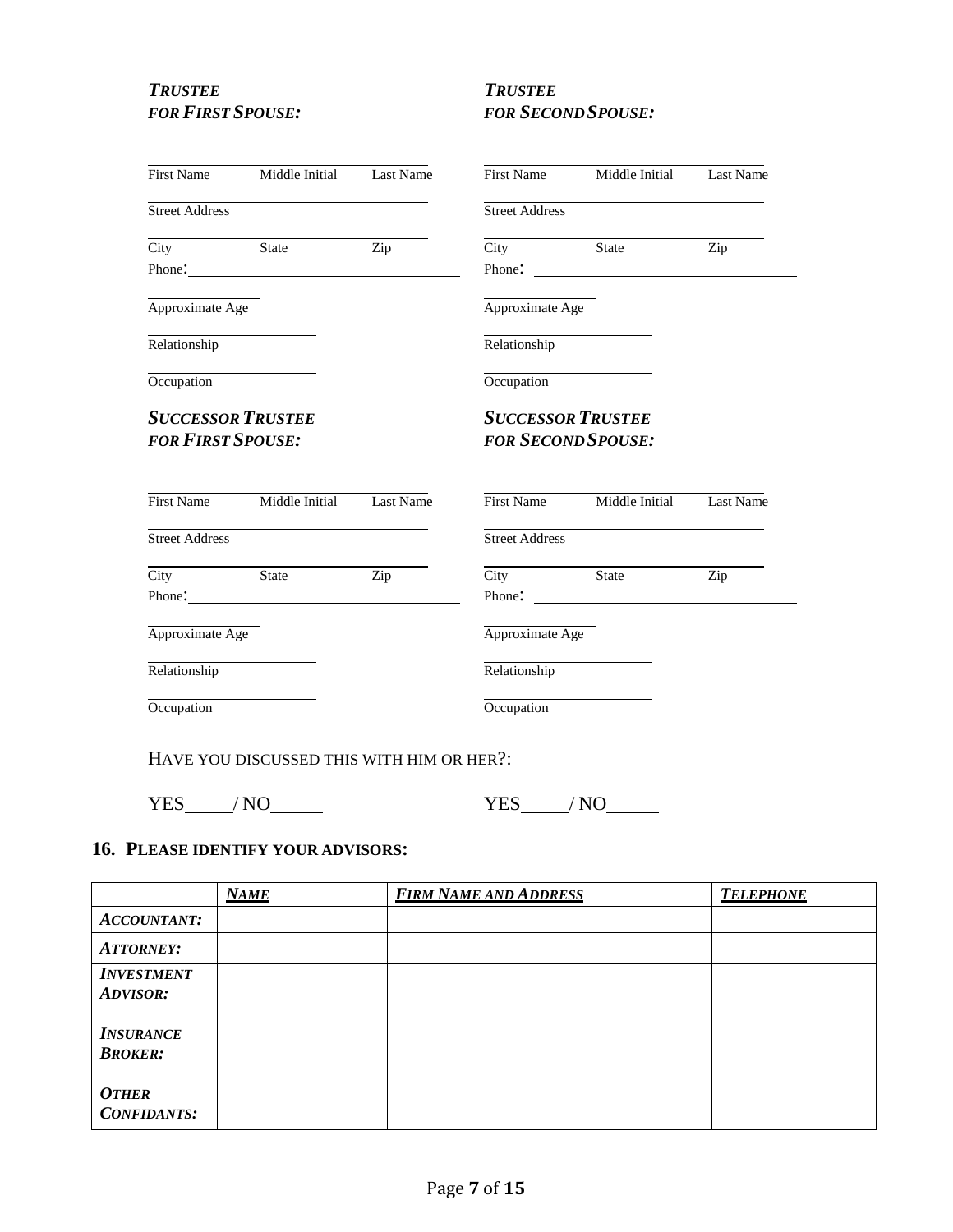#### **17. DO YOU HAVE A SAFE DEPOSIT BOX? IF YES, LIST FOR EACH BOX:**

| Name and address of bank: |                                                                                                   |                                               |      |              |                             |
|---------------------------|---------------------------------------------------------------------------------------------------|-----------------------------------------------|------|--------------|-----------------------------|
|                           | Name                                                                                              | <b>Street</b>                                 | City | <b>State</b> | Zip                         |
|                           | Name and relationship to you of each deputy / co-tenant / agent:                                  |                                               |      |              |                             |
| Name                      | Relationship                                                                                      | Name                                          |      |              | Relationship                |
| collections):             | General Description of Contents (e.g. current original estate planning documents, life insurance, |                                               |      |              |                             |
|                           | 18. ARE THERE IN EXISTENCE ANY TRUSTS NOT CREATED BY YOU UNDER WHICH YOU POSSESS                  |                                               |      |              |                             |
|                           | ANY POWER, BENEFICIAL INTEREST, OR TRUSTEESHIP?                                                   | <b>DESCRIPTION OF THE POWER,</b>              |      |              |                             |
| <b>TRUST NAME</b>         |                                                                                                   | <b>BENEFICIAL INTEREST, TRUSTEESHIP, ETC.</b> |      |              | <b>ESTIMATED VALUE (\$)</b> |
|                           |                                                                                                   |                                               |      |              |                             |
|                           |                                                                                                   |                                               |      |              |                             |
|                           |                                                                                                   |                                               |      |              |                             |
|                           |                                                                                                   |                                               |      |              |                             |
|                           |                                                                                                   |                                               |      |              |                             |

**19. ARE YOU PRESENTLY SUPPORTING OR PROVIDING PARTIAL SUPPORT TO A PERSON WHO YOU ARE NOT LEGALLY REQUIRED TO SUPPORT? IF YES, WHO?**

**20. GIVE A BRIEF SKETCH OF YOUR BASIC OBJECTIVES CONCERNING THE DISTRIBUTION OF YOUR PROPERTY:**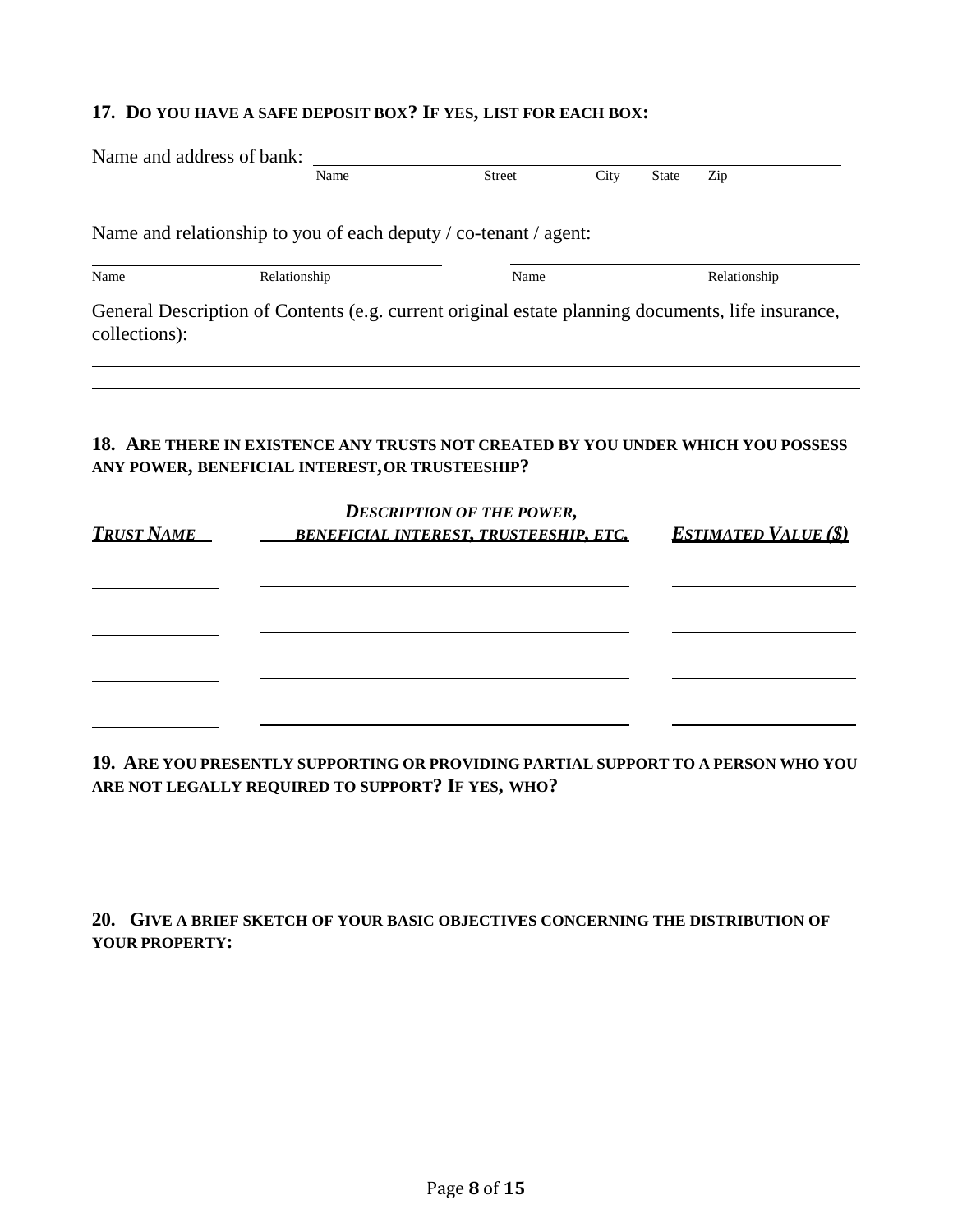**21. OFTEN TIMES REFERRED TO AS THE "DISASTER CLAUSE", WHERE WOULD YOU LIKE YOUR ASSETS TO GO SHOULD NONE OF YOUR FAMILY OR INTENDED HEIRS SURVIVE IN A COMMON DISASTER WITH YOU? FOR MARRIED COUPLES, SUGGESTIONS WOULD BE ½ TO THE FIRST SPOUSE'S FAMILY AND ½ TO THE SECOND SPOUSE'S FAMILY OR YOUR CHOICE OF CHARITIES OR SPECIFIC INDIVIDUALS. FOR SINGLE PEOPLE, SUGGESTIONS WOULD BE ONE'S MORE REMOTE FAMILY, CHARITIES, OR SPECIFIC INDIVIDUALS. FEEL FREE TO BE CREATIVE AS WE WILL DISCUSS.**

**22. WOULD YOU FEEL MORE COMFORTABLE IF CERTAIN RESTRICTIONS (E.G., PRINCIPAL DISTRIBUTED AT 30 YEARS OF AGE, WITH ONLY INCOME DISTRIBUTIONS BEFORE 30) WERE PUT ON THE DISTRIBUTION OF YOUR ASSETS? IF YES, PLEASE SPECIFY HERE:**

**23. WOULD YOU CONSIDER A PRESENT TRANSFER OF ANY OF YOUR PROPERTY TO A PERSON NAMED IN THIS QUESTIONNAIRE (EITHER OUTRIGHT OR INTRUST)?**

**24. DO YOU WISH TO MAKE ANY SPECIFIC BEQUESTS OF CASH, REAL ESTATE OR TANGIBLE PERSONAL PROPERTY UPON YOUR DEATH? IF YES, PLEASE SPECIFY HERE:**

**25. DO YOU WISH TO MAKE ANY BEQUESTS TO CHARITABLEINSTITUTIONS?**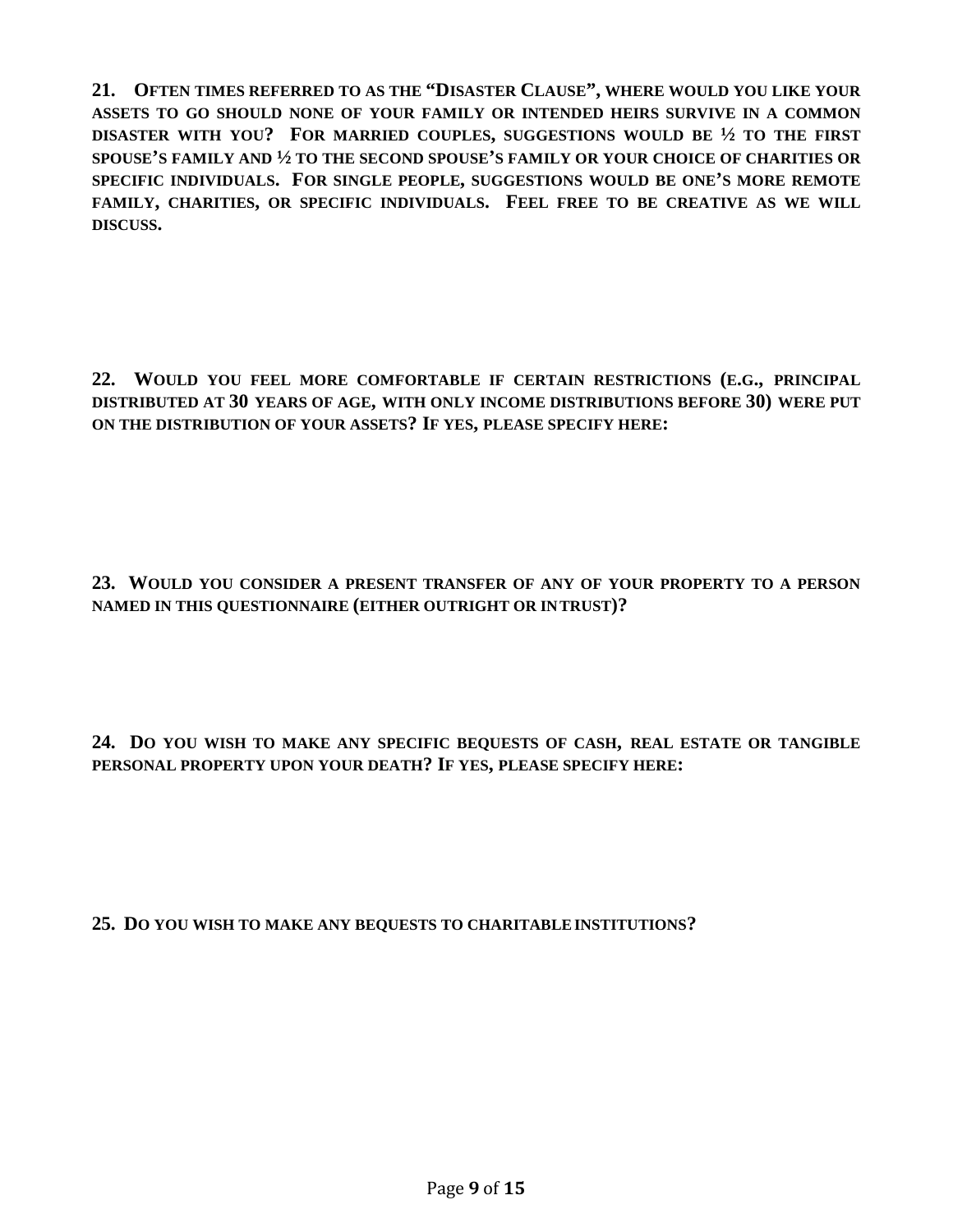#### **PLEASE LIST ON THE FOLLOWING SCHEDULES (SCHEDULES A – H) EVERY ASSET YOU OWN, WHETHER YOU OWN THE ASSET IN YOUR OWN NAME, JOINTLY WITH OTHER(S), AS A REMAINDER OR FUTURE INTEREST, OR ANY OTHER WAY. THANK YOU.**

#### **SCHEDULE A**

#### **REAL ESTATE**

DO YOU OWN ANY REAL ESTATE IN YOUR OWN NAME, JOINTLY WITH YOUR SPOUSE, OR IN ANY OTHER MANNER? IF YES, PLEASE LIST BELOW:

| Name of owners &<br>Method of ownership | Description &<br>Location | Approximate<br>Cost | <b>Current Mortgage</b><br>and/or Home<br><b>Equity Balance</b> | Fair Market Value<br>$(w/o)$ deduction for<br>mortgage balance) |
|-----------------------------------------|---------------------------|---------------------|-----------------------------------------------------------------|-----------------------------------------------------------------|
|                                         |                           |                     |                                                                 |                                                                 |
|                                         |                           |                     |                                                                 |                                                                 |
|                                         |                           |                     |                                                                 |                                                                 |
|                                         |                           |                     |                                                                 |                                                                 |
|                                         |                           |                     |                                                                 |                                                                 |

#### **SCHEDULE B**

#### **SECURITIES IN BROKERAGE ACCOUNT(S)**

THIS INFORMATION MAY BE PROVIDED BY ATTACHING COPIES OF CURRENT MONTHLY

STATEMENTS.

| Name of owners &<br>Method of ownership | Institution | Account No. | Current Fair<br>Market Value | Date of<br>Valuation |
|-----------------------------------------|-------------|-------------|------------------------------|----------------------|
|                                         |             |             |                              |                      |
|                                         |             |             |                              |                      |
|                                         |             |             |                              |                      |
|                                         |             |             |                              |                      |

#### **SCHEDULE C**

#### **STOCKS, BONDS AND MUTUAL FUNDS**

DO YOU OWN ANY STOCKS OR BONDS IN YOUR OWN NAME, JOINTLY WITH YOUR SPOUSE OR IN ANY OTHER MANNER (HELD DIRECTLY AND NOT THOUGH BROKERAGE ACCOUNTS)? IF YES, PLEASE LIST BELOW:

| Name of owners &<br>Method of ownership | Description<br>(including face amount of<br>bonds or # of shares) | Unit Value | Approximate<br>Cost | Estimated<br>Market Value | Stockbroker who<br>assisted in<br>purchase |
|-----------------------------------------|-------------------------------------------------------------------|------------|---------------------|---------------------------|--------------------------------------------|
|                                         |                                                                   |            |                     |                           |                                            |
|                                         |                                                                   |            |                     |                           |                                            |
|                                         |                                                                   |            |                     |                           |                                            |
|                                         |                                                                   |            |                     |                           |                                            |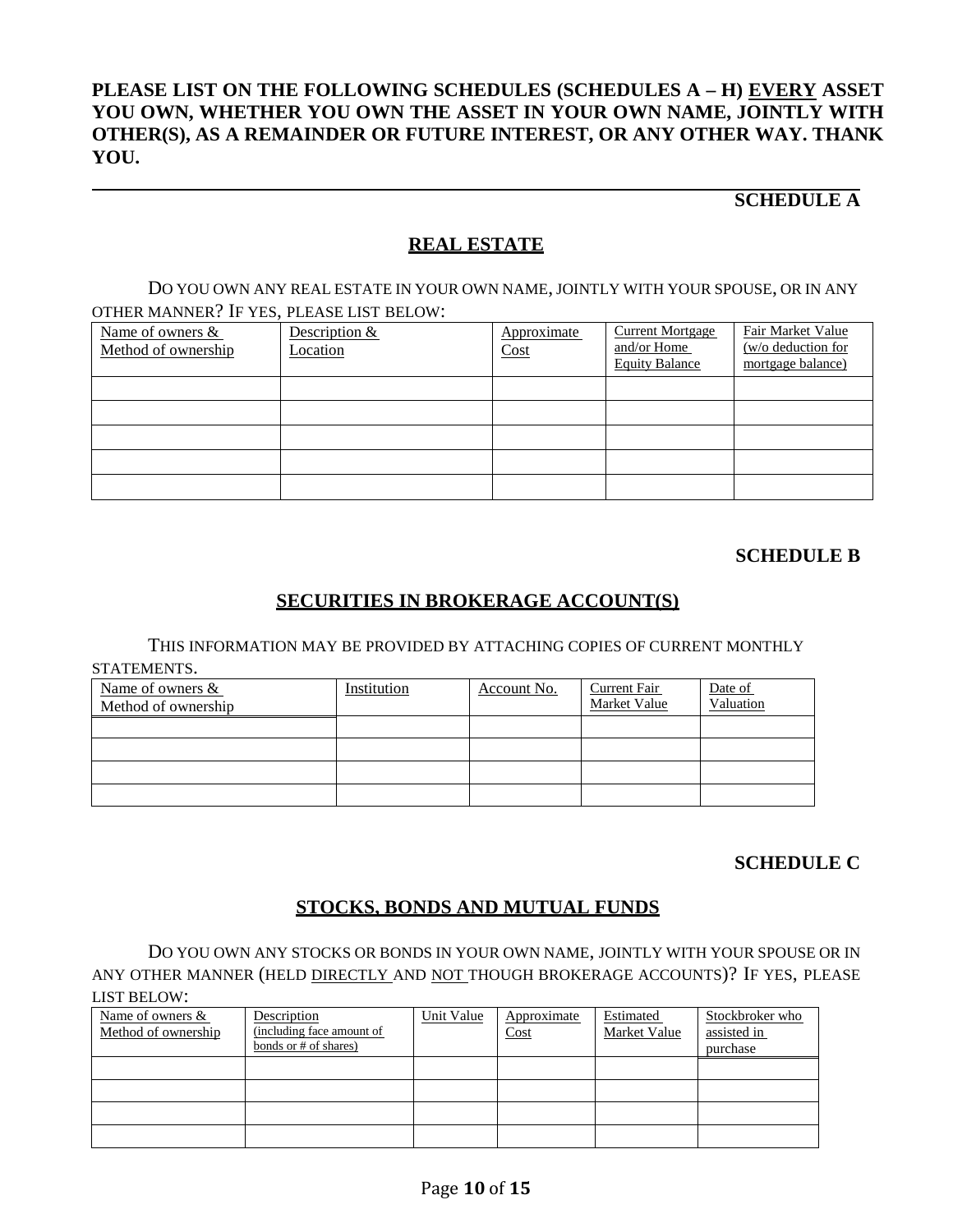#### **SCHEDULE D**

#### **CHECKING, SAVINGS, OR MONEY MARKET ACCOUNTS**

DO YOU HAVE ANY ACCOUNT IN YOUR OWN NAME, JOINTLY WITH YOUR SPOUSE OR IN ANY OTHER MANNER? IF YES, LIST BELOW:

| Name of owners &<br>Method of ownership | Description & Location | <b>Estimated Value</b> | Amount contributed to joint<br>owner(s) other than yourself |
|-----------------------------------------|------------------------|------------------------|-------------------------------------------------------------|
|                                         |                        |                        |                                                             |
|                                         |                        |                        |                                                             |
|                                         |                        |                        |                                                             |

#### **SCHEDULE E**

#### **RETIREMENT PLANS**

THIS INFORMATION MAY BE PROVIDED BY ATTACHING COPIES OF CURRENT STATEMENTS.

| Names of Owners | Type of Plan [Pension, Profit]<br>Sharing, IRA, SEP, 401K] | Current<br>Value | Beneficiaries | Is Account<br>in Pay Our<br>Status? |
|-----------------|------------------------------------------------------------|------------------|---------------|-------------------------------------|
|                 |                                                            |                  |               |                                     |
|                 |                                                            |                  |               |                                     |
|                 |                                                            |                  |               |                                     |
|                 |                                                            |                  |               |                                     |

#### **SCHEDULE F**

#### **JOINTLY OWNED PROPERTY**

DID YOU CONTRIBUTE LESS THAN 100% OF THE PURCHASE PRICE OF ANY PROPERTY YOU OWN JOINTLY WITH ANYONE? IF YES, PLEASE COMPLETE THIS SCHEDULE:

| Description | <b>Asset appears on</b><br>Schedule | % of purchase NOT<br>paid by you | <b>Estimate Current</b><br>Value |
|-------------|-------------------------------------|----------------------------------|----------------------------------|
|             |                                     |                                  |                                  |
|             |                                     |                                  |                                  |
|             |                                     |                                  |                                  |
|             |                                     |                                  |                                  |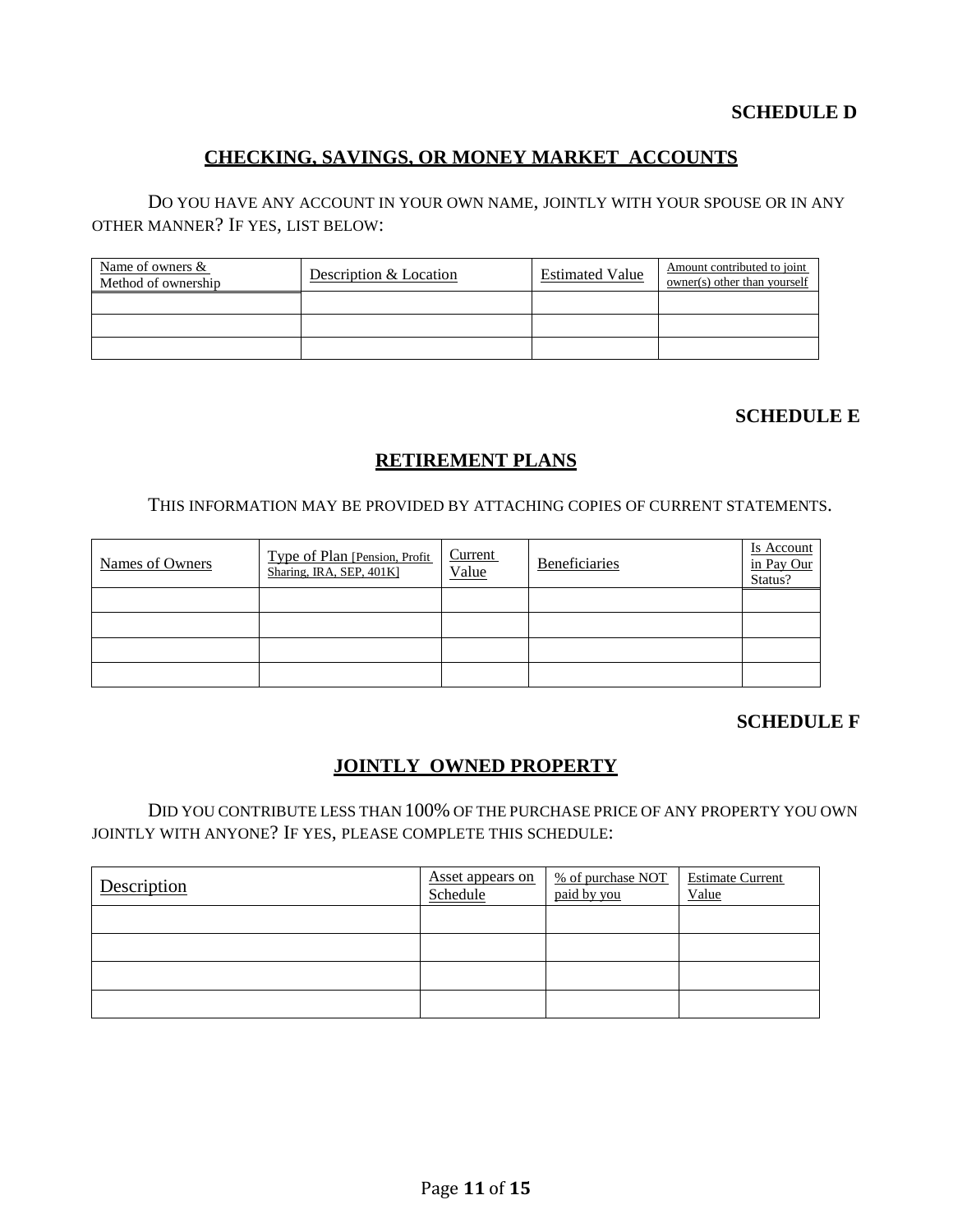#### **INSURANCE**

LIST ALL LIFE INSURANCE POLICIES (INCLUDING TERM) ON THE LIFE OF YOURSELF OR YOUR SPOUSE, OR IN WHICH YOU OR YOUR SPOUSE HAVE AN INTEREST. PLEASE INDICATE WHEN THE POLICY EXPIRES, IFAPPLICABLE.

#### **Policies on First Spouse's life**:

| Company | Owner of<br>Policy | Policy<br><b>Number</b> | Primary/Secondary<br>Beneficiary | Face<br>Amount | Current<br>Cash<br>Surrender<br>Value | <b>Loans</b><br>Outstanding |
|---------|--------------------|-------------------------|----------------------------------|----------------|---------------------------------------|-----------------------------|
|         |                    |                         |                                  |                |                                       |                             |
|         |                    |                         |                                  |                |                                       |                             |
|         |                    |                         |                                  |                |                                       |                             |

#### **Policies on Second Spouse's life**:

| Company | Owner of<br>Policy | Policy<br>Number | Primary/Secondary<br>Beneficiary | <b>Face</b><br>Amount | Current<br><b>Cash</b><br>Surrender<br>Value | Loans<br>Outstanding |
|---------|--------------------|------------------|----------------------------------|-----------------------|----------------------------------------------|----------------------|
|         |                    |                  |                                  |                       |                                              |                      |
|         |                    |                  |                                  |                       |                                              |                      |
|         |                    |                  |                                  |                       |                                              |                      |

#### **Policies on life of another owned by you and/or your spouse**:

| Company | Owner of<br>Policy | <b>Policy</b><br>Number | Primary/Secondary<br>Beneficiary | Face<br>Amount | Current<br>Cash<br>Surrender<br>Value | Loans<br>Outstanding |
|---------|--------------------|-------------------------|----------------------------------|----------------|---------------------------------------|----------------------|
|         |                    |                         |                                  |                |                                       |                      |
|         |                    |                         |                                  |                |                                       |                      |
|         |                    |                         |                                  |                |                                       |                      |
|         |                    |                         |                                  |                |                                       |                      |
|         |                    |                         |                                  |                |                                       |                      |
|         |                    |                         |                                  |                |                                       |                      |
|         |                    |                         |                                  |                |                                       |                      |
|         |                    |                         |                                  |                |                                       |                      |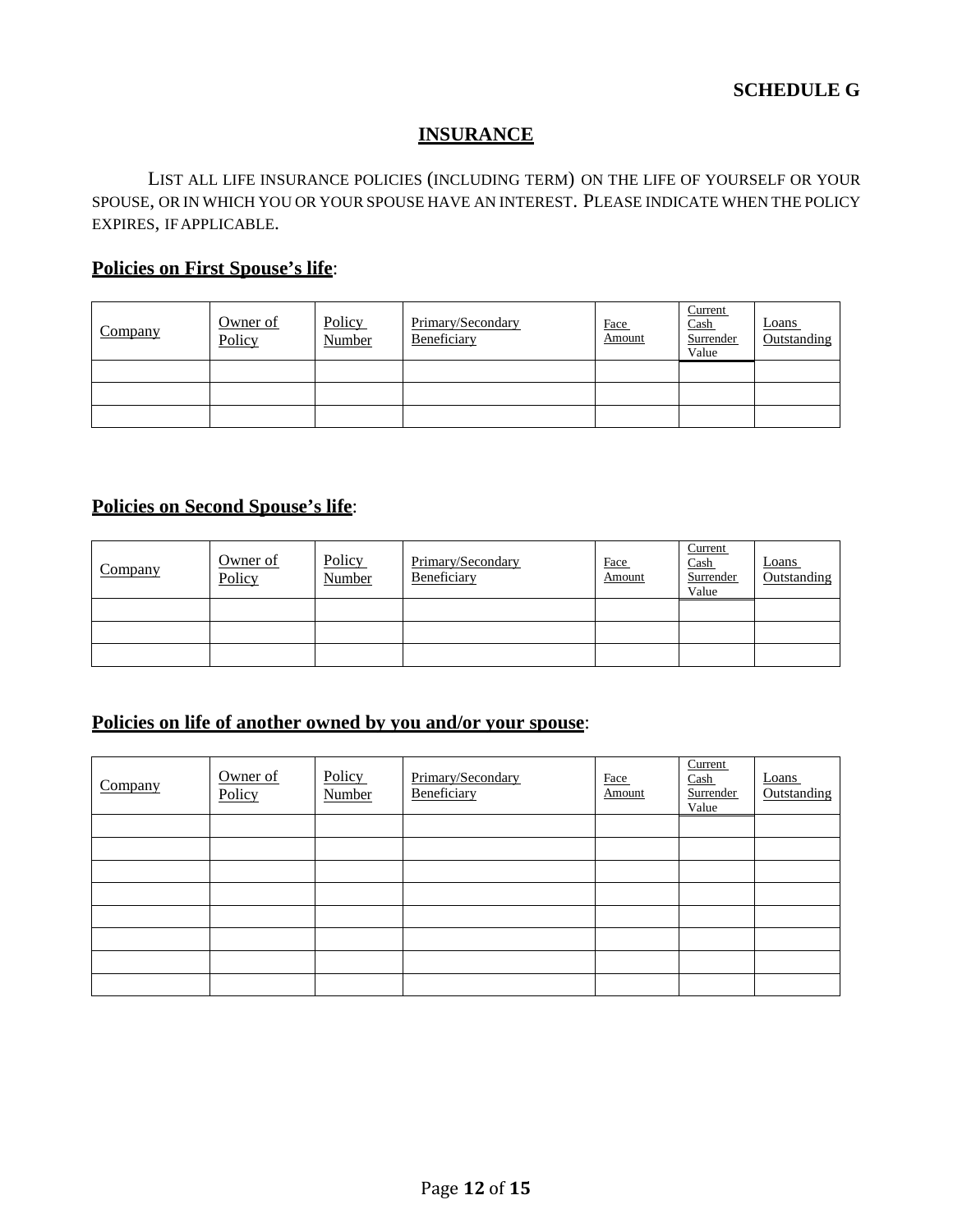#### **SCHEDULE H**

#### **TANGIBLE PERSONAL PROPERTY**

#### DO YOU OWN ANY OF THE TYPES OF PROPERTY LISTED BELOW IN YOUR NAME, JOINTLY WITH YOUR SPOUSE OR IN ANY OTHER MANNER? IF YES, PLEASE LIST BELOW:

|                                            | Owner | Description & Location | Approximate<br>Cost | Current Loan<br>Balance | Current Fair<br>Market<br>Value |
|--------------------------------------------|-------|------------------------|---------------------|-------------------------|---------------------------------|
| Autos/Boats                                |       |                        |                     |                         |                                 |
|                                            |       |                        |                     |                         |                                 |
|                                            |       |                        |                     |                         |                                 |
|                                            |       |                        |                     |                         |                                 |
| Household<br>Furnishings                   |       |                        |                     |                         |                                 |
|                                            |       |                        |                     |                         |                                 |
|                                            |       |                        |                     |                         |                                 |
|                                            |       |                        |                     |                         |                                 |
| Jewelry/Furs                               |       |                        |                     |                         |                                 |
|                                            |       |                        |                     |                         |                                 |
|                                            |       |                        |                     |                         |                                 |
|                                            |       |                        |                     |                         |                                 |
| Other<br>(e.g.:Stamp/<br>Coin Collections) |       |                        |                     |                         |                                 |
|                                            |       |                        |                     |                         |                                 |
|                                            |       |                        |                     |                         |                                 |
|                                            |       |                        |                     |                         |                                 |

#### **SCHEDULE I**

#### **OTHER MISCELLANEOUS ASSETS OR LIABILITIES**

#### EXPLAIN ALL "YES" ANSWERS BELOW

- 1. DO YOU OR YOUR SPOUSE ANTICIPATE ANY SIGNIFICANT FUTURE GIFTS OR INHERITANCES? IF SO, PLEASE IDENTIFY THE SOURCE AND APPROXIMATE ANTICIPATED AMOUNT(S).
- 2. DO YOU OWN ANY INTEREST IN A CO-PARTNERSHIP OR UNINCORPORATED BUSINESS?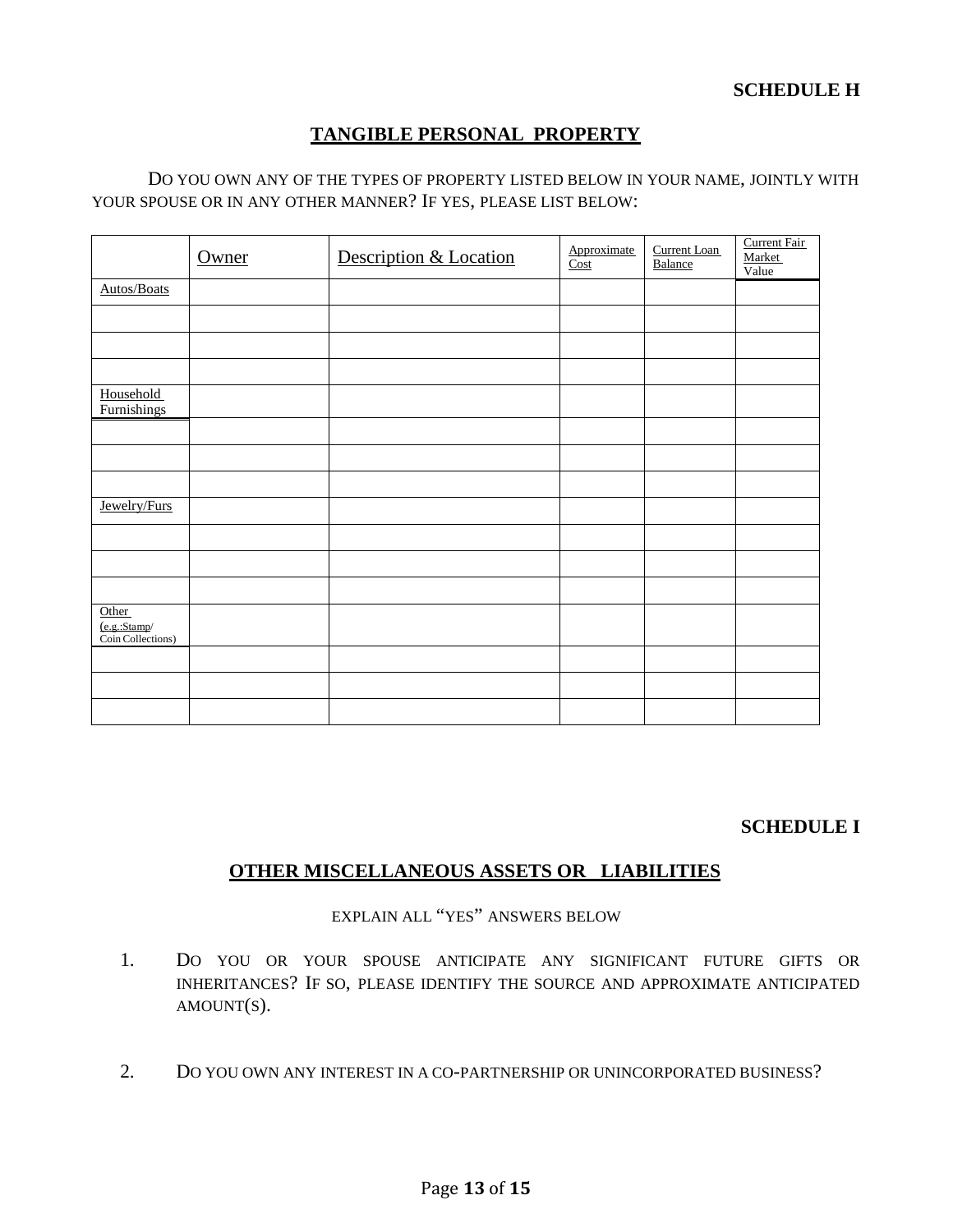- 3. WILL YOUR ESTATE, SPOUSE OR ANY OTHER PERSON RECEIVE ANY COMPENSATION FROM YOUR EMPLOYER AS A RESULT OF YOUR DEATH?
- 4. DOES ANYBODY OWE YOU MONEY? (MORTGAGES, PROMISSORY NOTES OR OTHER MONEY OWED TO YOU? IF SO, PLEASE DESCRIBE.
- 5. HAVE YOU SET UP OR ARE YOU OR ANY OF THE PERSONS LISTED IN QUESTION 6 (PAGE 2) A BENEFICIARY OF ANY TRUST FUNDS?
- 6. ARE YOU THE OWNER OF ONE OR MORE 529 COLLEGE SAVINGS ACCOUNTS? IF YES, PLEASE PROVIDE INFORMATION REGARDING PLAN SPONSOR, BENEFICIARY, AND AMOUNT OF ACCOUNT.
- 7. ARE THERE ANY OTHER LIABILITIES THAT YOU MAY HAVE THAT HAVE NOT BEEN RECORDED IN THIS QUESTIONNAIRE? (E.G. PENDING OR THREATENED LITIGATION, TAXES, OBLIGATIONS UNDER DIVORCE/SEPARATION AGREEMENTS, SUPPORT OBLIGATIONS, PLEDGES TO CHARITIES, ETC.)

| <b>Item Number</b> | Description | Amount |
|--------------------|-------------|--------|
|                    |             |        |
|                    |             |        |
|                    |             |        |
|                    |             |        |
|                    |             |        |
|                    |             |        |